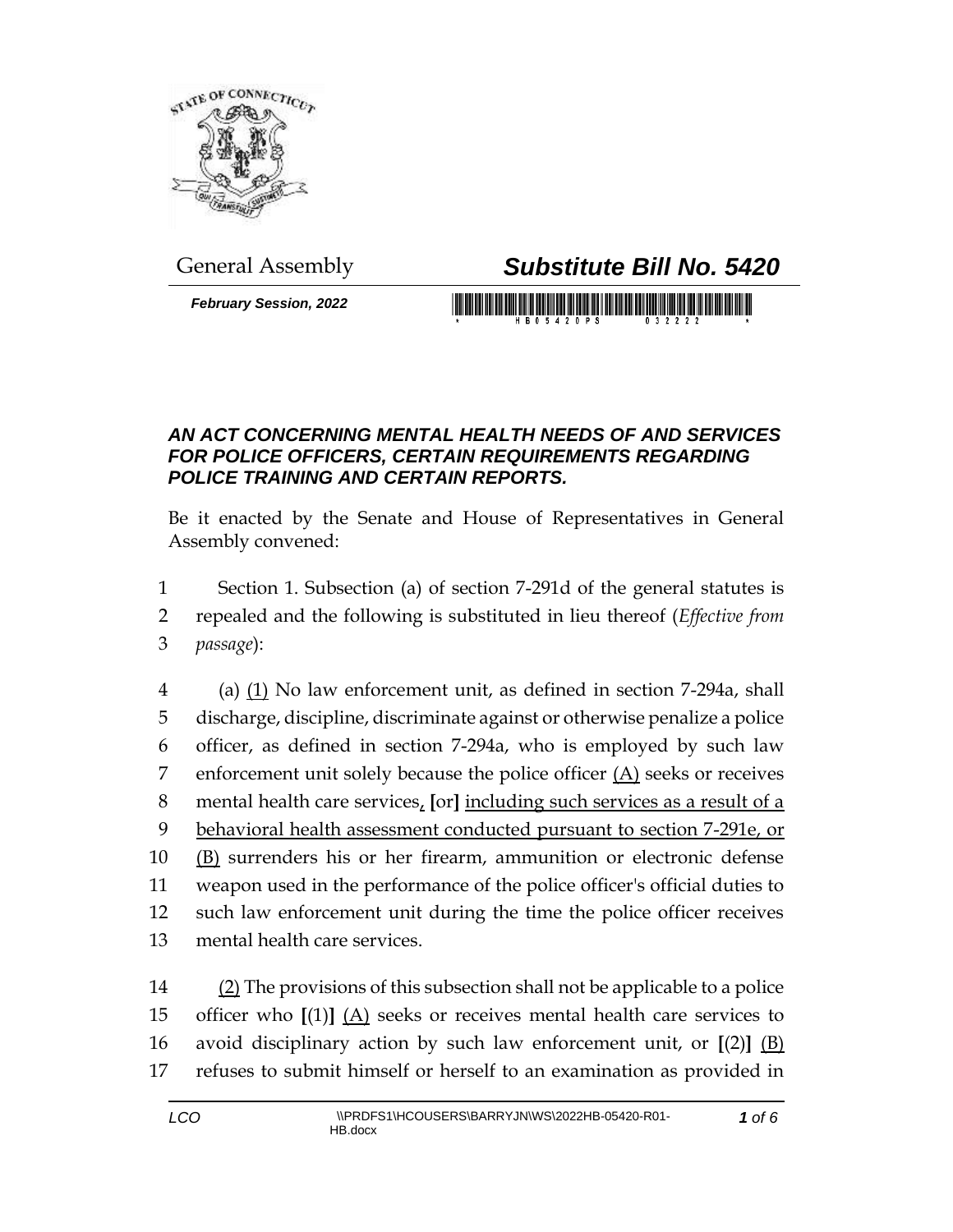subsection (b) of this section.

 Sec. 2. (NEW) (*Effective from passage*) (a) Not later than July 1, 2023, the Police Officer Standards and Training Council shall (1) after consultation with persons with mental or physical disabilities and advocates on behalf of such persons, develop a training curriculum for police officers regarding interactions with persons who have mental or physical disabilities, and (2) after consultation with persons who are deaf, hard of hearing or deaf-blind and advocates on behalf of such persons, develop a training curriculum for police officers regarding interactions with persons who are deaf, hard of hearing or deaf-blind.

 (b) On and after October 1, 2023, each police basic or review training program conducted or administered by the Police Officer Standards and Training Council, the Division of State Police within the Department of Emergency Services and Public Protection or a municipal police department shall include the training curriculum developed pursuant to subsection (a) of this section.

 Sec. 3. (*Effective July 1, 2022*) The sum of one hundred thousand dollars is appropriated to the Department of Mental Health and Addiction Services from the General Fund, for the fiscal year ending June 30, 2023, for the purpose of providing grants to nonprofit organizations to provide crisis intervention training for police officers, as defined in section 7-294a of the general statutes.

 Sec. 4. (*Effective from passage*) (a) There is established a task force to study the mental health needs of law enforcement officers. The task force shall (1) examine the mental health needs of law enforcement officers, (2) list the programs that serve or could be available to serve the mental health needs of officers, (3) identify barriers to accessing such programs, such as issues regarding confidentiality and disclosure of information regarding treatment, and (4) make recommendations for policies, practices and legislation to address the mental health needs of officers, encourage officers to access programs and eliminate barriers to accessing programs.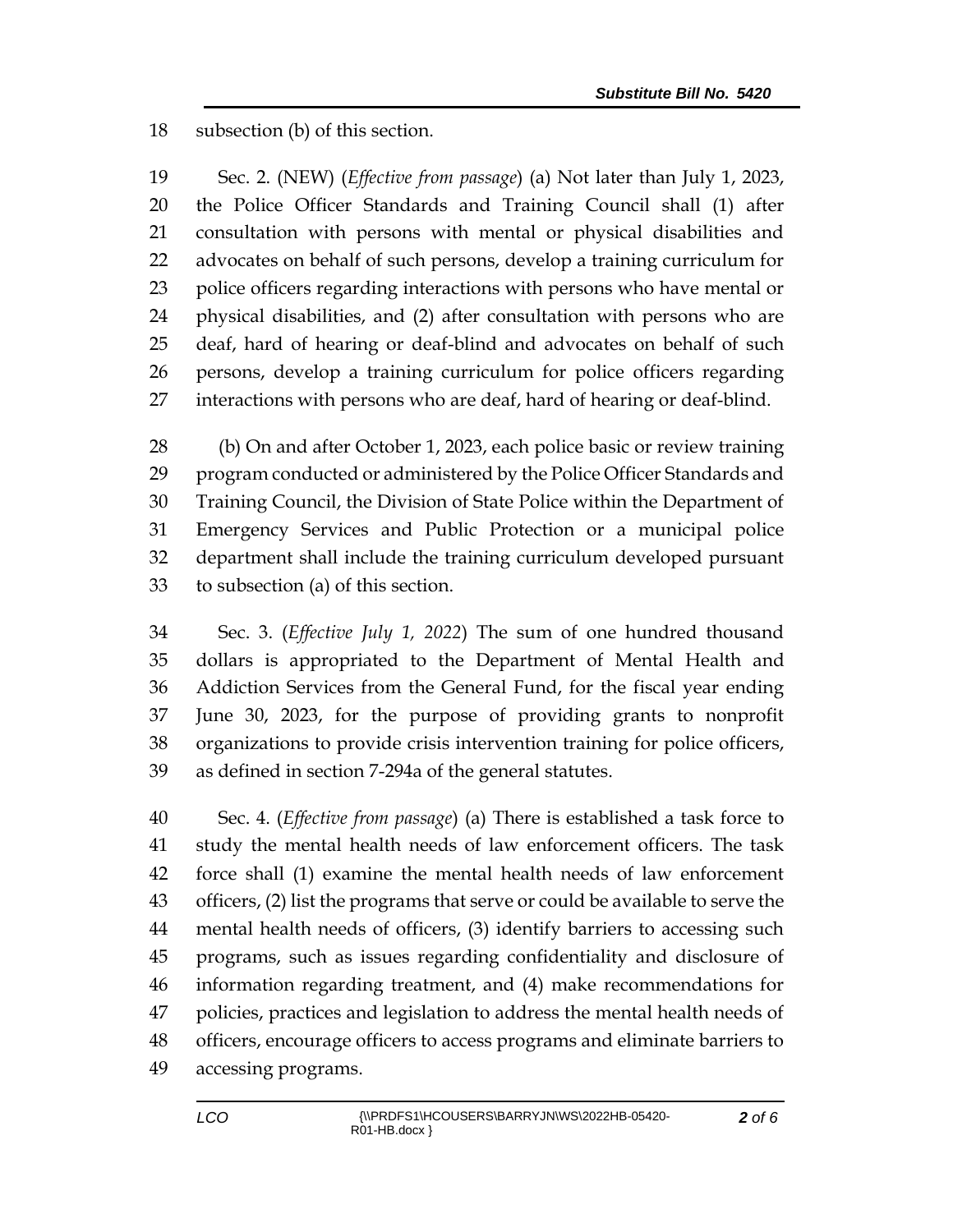(b) The task force shall consist of the following members:

 (1) One appointed by the speaker of the House of Representatives, who shall be a representative of the Honor Wellness Center or a nonprofit organization providing mental health treatment for police officers;

 (2) One appointed by the president pro tempore of the Senate, who shall be a representative of the Connecticut Alliance to Benefit Law Enforcement or a nonprofit organization that provides training to police officers on mental health issues;

 (3) One appointed by the majority leader of the House of Representatives, who shall be a representative of a labor organization representing sworn members of the Division of State Police within the Department of Emergency Services and Public Protection;

 (4) One appointed by the majority leader of the Senate, who shall be a police officer from a municipal police department;

 (5) One appointed by the minority leader of the House of Representatives, who shall be a representative of the Police Officers Association of Connecticut;

 (6) One appointed by the minority leader of the Senate, who shall be a police officer from a municipal police department;

 (7) The Commissioner of Emergency Services and Public Protection, or the commissioner's designee;

 (8) The Commissioner of Mental Health and Addiction Services, or the commissioner's designee;

 (9) The chairperson of the Police Officer Standards and Training Council, or the chairperson's designee; and

 (10) Two appointed by the Governor, one of whom shall be a municipal police chief representing the Connecticut Police Chiefs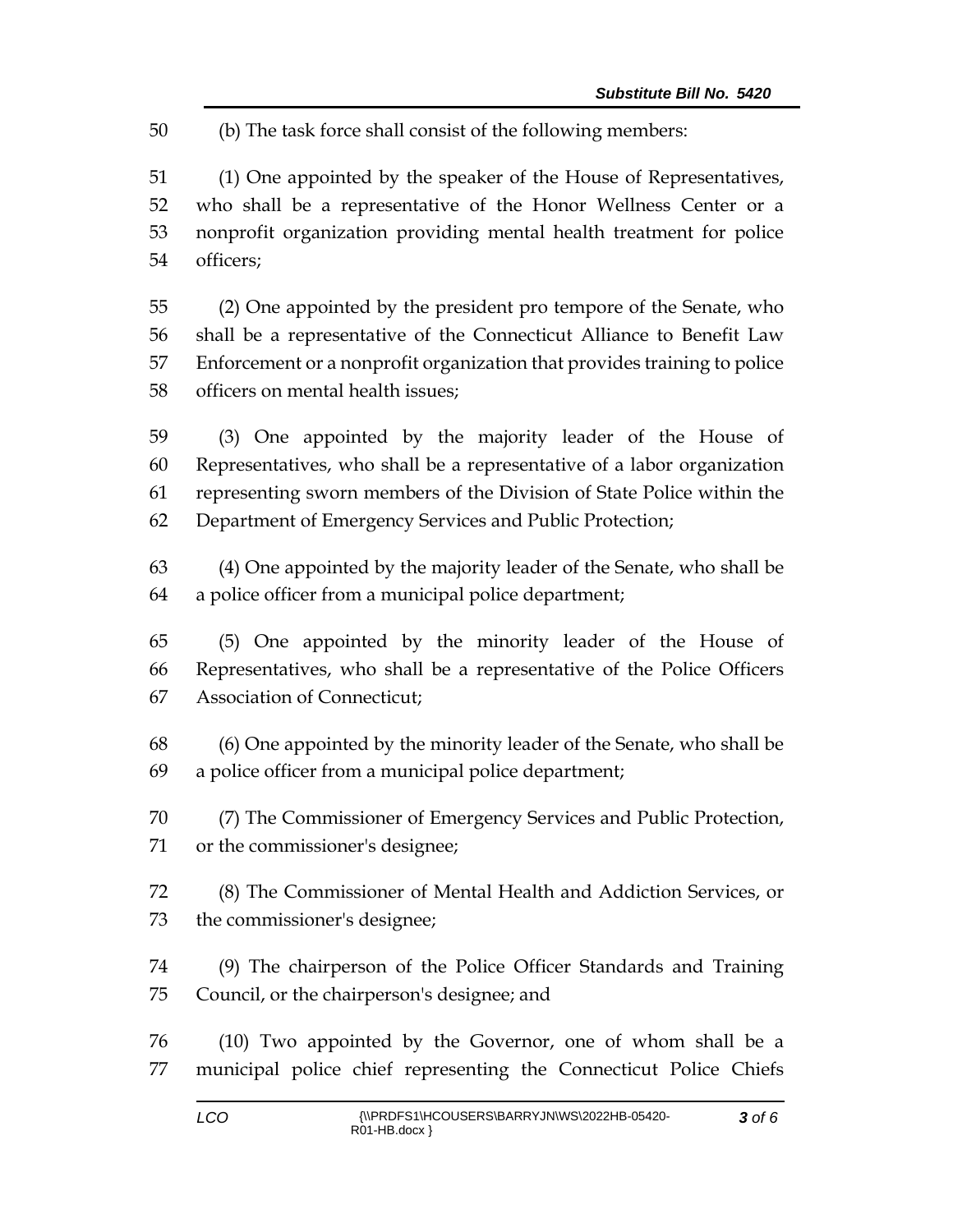Association and one of whom shall be a representative of a labor organization representing sworn members of municipal police departments.

 (c) Any member of the task force appointed under subdivision (1), 82 (2), (3), (4), (5) or (6) of subsection (b) of this section may be a member of the General Assembly.

 (d) All initial appointments to the task force shall be made not later than thirty days after the effective date of this section. Any vacancy shall be filled by the appointing authority.

 (e) The speaker of the House of Representatives and the president pro tempore of the Senate shall select the chairpersons of the task force from among the members of the task force. Such chairpersons shall schedule the first meeting of the task force, which shall be held not later than sixty days after the effective date of this section.

 (f) The administrative staff of the joint standing committee of the General Assembly having cognizance of matters relating to public safety and security shall serve as administrative staff of the task force.

 (g) Not later than January 1, 2023, the task force shall submit a report, in accordance with the provisions of section 11-4a of the general statutes, on its findings and recommendations to the joint standing committee of the General Assembly having cognizance of matters relating to public safety and security. The task force shall terminate on the date that it submits such report or January 1, 2023, whichever is later.

 Sec. 5. (*Effective from passage*) Not later than January 1, 2023, the Institute for Municipal and Regional Policy at The University of Connecticut, in consultation with the United Way of Connecticut, shall submit a report, in accordance with the provisions of section 11-4a of the general statutes, to the joint standing committee of the General Assembly having cognizance of matters relating to public safety and security. Such report shall include a study of a representative sample of 9-1-1 dispatch call data and an analysis of the percentage of such calls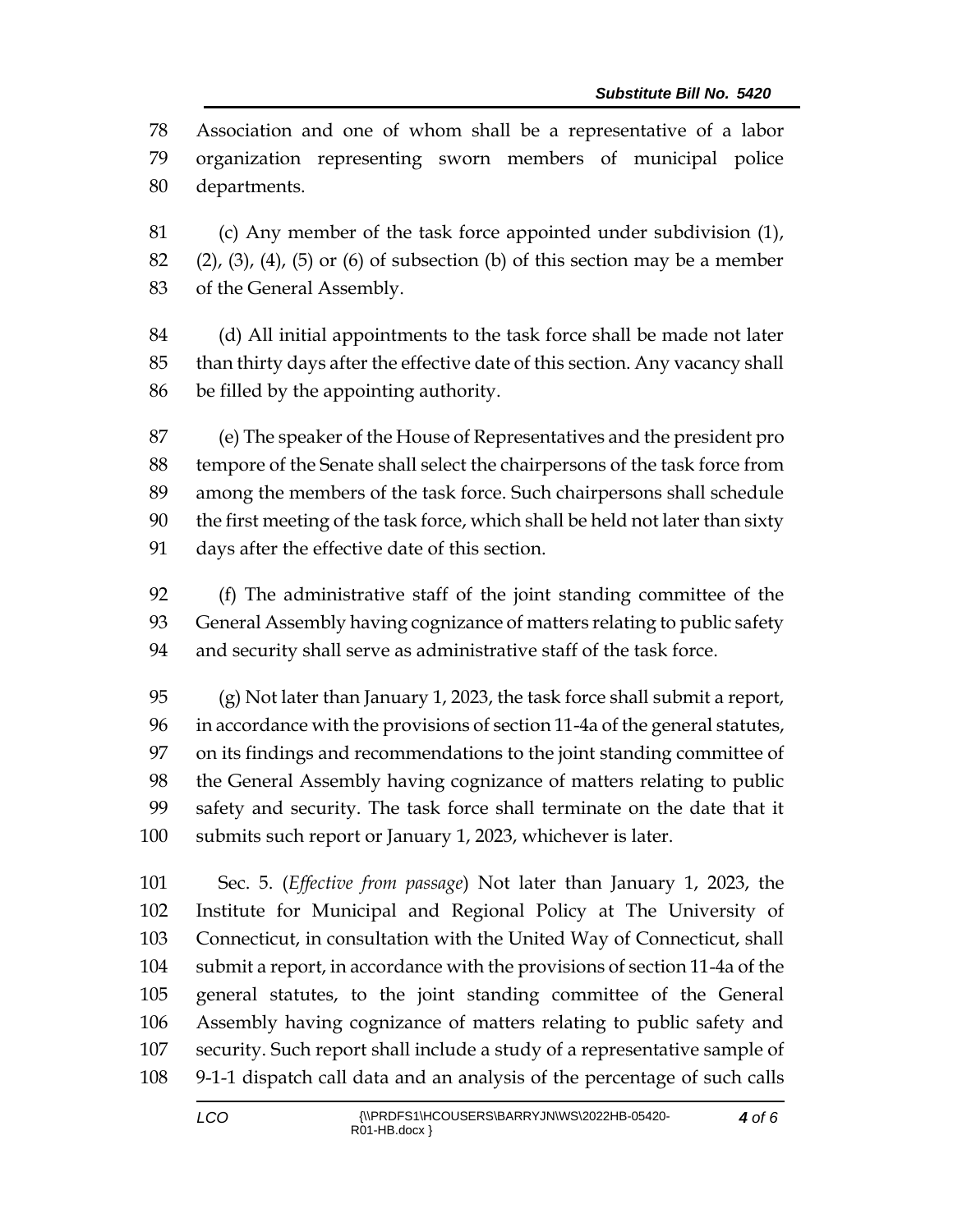that would be more appropriately directed to the 2-1-1 Infoline program operated by the United Way of Connecticut.

 Sec. 6. (*Effective from passage*) Not later than January 1, 2023, the Police Officer Standards and Training Council, established pursuant to section 7-294b of the general statutes, shall submit a report, in accordance with the provisions of section 11-4a of the general statutes, to the joint standing committee of the General Assembly having cognizance of matters relating to public safety and security. Such report shall:

 (1) (A) Provide the implementation status of the interactive electronic computer platform described in subdivision (9) of subsection (a) of section 7-294d of the general statutes, and (B) describe any criteria used by the council to determine when it is appropriate to allow officers to complete certified review training using such platform;

 (2) Determine whether any other training required of police officers after initial certification may be conducted through such an electronic computer platform or through any other on-line or remote format without compromising the quality of such training; and

 (3) Make recommendations for any legislation necessary to implement the council's findings.

 Sec. 7. (*Effective from passage*) Not later than January 1, 2023, the Department of Mental Health and Addiction Services shall submit a report, in accordance with the provisions of section 11-4a of the general statutes, to the joint standing committee of the General Assembly having cognizance of matters relating to public safety and security. Such report shall include an examination of the Community and Law Enforcement for Addiction Recovery project, including an analysis of whether such project has been successful in achieving its goals, and recommendations as to improvements to such project and whether it should be expanded throughout the state.

 Sec. 8. Section 7-294r of the general statutes is repealed. (*Effective October 1, 2023*)